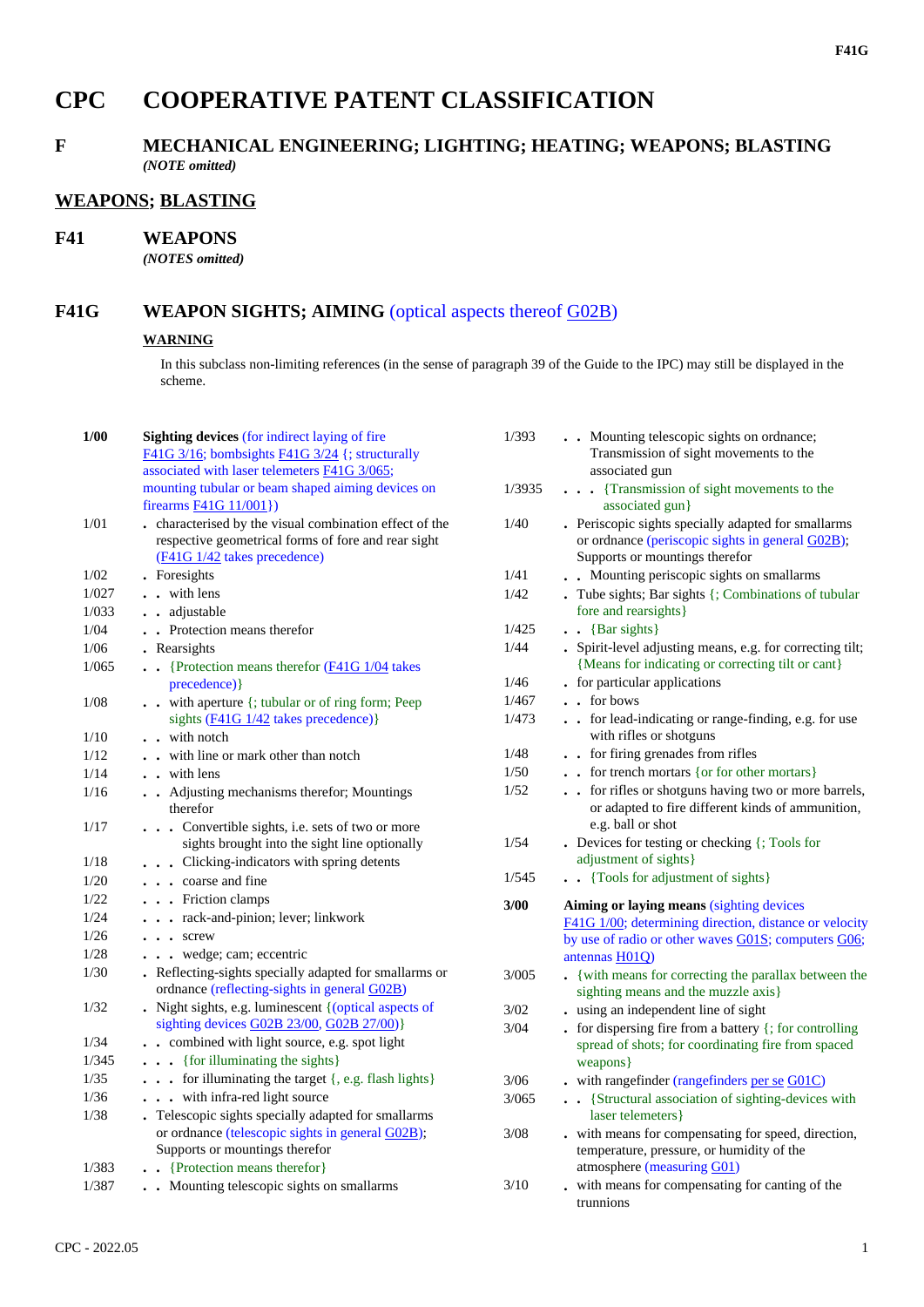### **F41G**

| 3/12   | . with means for compensating for muzzle velocity or                                                             |
|--------|------------------------------------------------------------------------------------------------------------------|
|        | powder temperature {with means for compensating                                                                  |
|        | for gun vibrations}                                                                                              |
| 3/14   | . Indirect aiming means                                                                                          |
| 3/142  | {based on observation of a first shoot; using a                                                                  |
|        | simulated shoot (training F41G 3/26)}                                                                            |
| 3/145  | . . {using a target illuminator}                                                                                 |
| 3/147  | . . {based on detection of a firing weapon}                                                                      |
| 3/16   | . Sighting devices adapted for indirect laying of                                                                |
|        | fire                                                                                                             |
| 3/165  | $\cdots$ {using a TV-monitor}                                                                                    |
| 3/18   | . Auxiliary target devices adapted for indirect                                                                  |
|        | laying of fire                                                                                                   |
| 3/20   | specially adapted for mountain artillery                                                                         |
| 3/22   | for vehicle-borne armament, e.g. on aircraft                                                                     |
| 3/225  | • {Helmet sighting systems}                                                                                      |
| 3/24   | . Bombsights                                                                                                     |
| 3/26   |                                                                                                                  |
|        | . Teaching or practice apparatus for gun-aiming or                                                               |
|        | gun-laying {(shooting games A63F 9/02; light- or                                                                 |
|        | radiation-emitting guns <b>F41A 33/02</b> ; targets therefor<br>F41J; responders, transponders for radar, sonar, |
|        |                                                                                                                  |
|        | lidar G01S 13/767, G01S 15/74, G01S 17/74)}                                                                      |
| 3/2605 | . . {using a view recording device cosighted with the                                                            |
|        | gun (F41G 3/2616 takes precedence)}                                                                              |
| 3/2611 | . {coacting with a TV-monitor}                                                                                   |
| 3/2616 | . . {using a light emitting device}                                                                              |
| 3/2622 | {for simulating the firing of a gun or the                                                                       |
|        | trajectory of a projectile}                                                                                      |
| 3/2627 | {Cooperating with a motion picture<br>.                                                                          |
|        | projector}                                                                                                       |
| 3/2633 | {using a TV type screen, e.g. a CRT,<br>$\ddot{\phantom{0}}$                                                     |
|        | displaying a simulated target}                                                                                   |
| 3/2638 | {giving hit coordinates by means of                                                                              |
|        | raster control signals, e.g. standard light                                                                      |
|        | pen <sub>2</sub>                                                                                                 |
| 3/2644 | {Displaying the trajectory or the impact                                                                         |
|        | point of a simulated projectile in the gunner's                                                                  |
|        | sight}                                                                                                           |
| 3/265  | . . {with means for selecting or varying the                                                                     |
|        | shape or the direction of the emitted beam}                                                                      |
| 3/2655 | {in which the light beam is sent from the                                                                        |
|        | weapon to the target}                                                                                            |
| 3/2661 | {in which the light beam is sent from the                                                                        |
|        | target to the weapon (F41G 3/2638 takes                                                                          |
|        | precedence) }                                                                                                    |
| 3/2666 | {with means for selecting or varying PRF or                                                                      |
|        | time coding of the emitted beam}                                                                                 |
| 3/2672 | {using PRF adapted receiver}                                                                                     |
| 3/2677 | {with PRF determination}                                                                                         |
| 3/2683 | {with reflection of the beam on the target                                                                       |
|        | back to the weapon}                                                                                              |
| 3/2688 | {using target range measurement, e.g. with                                                                       |
|        | a laser rangefinder}                                                                                             |
| 3/2694 | • {for simulating a target $(F41G 3/2627)$ takes                                                                 |
|        | precedence; moving targets per se F41J 9/00)}                                                                    |
| 3/28   | Small-scale apparatus (relief models or maps                                                                     |
|        | G09B                                                                                                             |
| 3/30   |                                                                                                                  |
|        | Gun-laying apparatus                                                                                             |
| 3/32   | Devices for testing or checking                                                                                  |
| 3/323  | {for checking the angle between the muzzle axis                                                                  |
|        | of the gun and a reference axis, e.g. the axis of the                                                            |
|        | associated sighting device (testing alignment of                                                                 |
|        | axes in general G01B 11/27)}                                                                                     |

| 3/326  | {for checking the angle between the axis of the<br>gun sighting device and an auxiliary measuring<br>device (F41G 3/323 takes precedence)}                                                                                                                                                                                                                                                                                                                     |
|--------|----------------------------------------------------------------------------------------------------------------------------------------------------------------------------------------------------------------------------------------------------------------------------------------------------------------------------------------------------------------------------------------------------------------------------------------------------------------|
| 5/00   | Elevating or traversing control systems for guns<br>({means for inhibiting firing in a specified direction<br>F41A 17/08}; gun mountings permitting traversing or<br>elevating movement, e.g. gun carriages, F41A 27/00;<br>computers G06)                                                                                                                                                                                                                     |
| 5/02   | using only mechanical means for remote control                                                                                                                                                                                                                                                                                                                                                                                                                 |
| 5/04   | using hydraulic means for remote control                                                                                                                                                                                                                                                                                                                                                                                                                       |
| 5/06   | using electric means for remote control                                                                                                                                                                                                                                                                                                                                                                                                                        |
| 5/08   | . Ground-based tracking-systems for aerial targets                                                                                                                                                                                                                                                                                                                                                                                                             |
| 5/12   | . acoustically influenced                                                                                                                                                                                                                                                                                                                                                                                                                                      |
| 5/14   | . for vehicle-borne guns                                                                                                                                                                                                                                                                                                                                                                                                                                       |
| 5/16   | • gyroscopically influenced                                                                                                                                                                                                                                                                                                                                                                                                                                    |
| 5/18   | . Tracking systems for guns on aircraft                                                                                                                                                                                                                                                                                                                                                                                                                        |
| 5/20   | . . for guns on ships                                                                                                                                                                                                                                                                                                                                                                                                                                          |
| 5/22   | to compensate for rolling or pitching<br>$\ddot{\phantom{0}}$                                                                                                                                                                                                                                                                                                                                                                                                  |
| 5/24   | • for guns on tanks                                                                                                                                                                                                                                                                                                                                                                                                                                            |
| 5/26   | Apparatus for testing or checking                                                                                                                                                                                                                                                                                                                                                                                                                              |
|        |                                                                                                                                                                                                                                                                                                                                                                                                                                                                |
| 7/00   | Direction control systems for self-propelled<br>missiles (flight control B64C, G05D 1/00 {; counter-<br>measures against guided missiles F41H 11/02; spin-<br>stabilised missiles <b>F42B 10/26</b> }; self-propelled or<br>guided missiles having direction control systems<br>only installed aboard <b>F42B 15/01</b> ; rocket torpedoes<br>F42B 17/00; marine torpedoes or sea-mines having<br>self-propulsion means <b>F42B 19/00</b> ; locating by use of |
|        | radio or other waves G01S; computing aspects G06)                                                                                                                                                                                                                                                                                                                                                                                                              |
| 7/001  | {Devices or systems for testing or checking}                                                                                                                                                                                                                                                                                                                                                                                                                   |
| 7/002  | • {target simulators}                                                                                                                                                                                                                                                                                                                                                                                                                                          |
| 7/003  | {for seekers using radio waves}                                                                                                                                                                                                                                                                                                                                                                                                                                |
| 7/004  | {for infra-red seekers}                                                                                                                                                                                                                                                                                                                                                                                                                                        |
| 7/005  | {for testing benches or sets}                                                                                                                                                                                                                                                                                                                                                                                                                                  |
| 7/006  | {Guided missiles training or simulation devices}                                                                                                                                                                                                                                                                                                                                                                                                               |
| 7/007  | {Preparatory measures taken before the launching of<br>the guided missiles}                                                                                                                                                                                                                                                                                                                                                                                    |
| 7/008  | . {Combinations of different guidance systems}                                                                                                                                                                                                                                                                                                                                                                                                                 |
| 7/20   | based on continuous observation of target position                                                                                                                                                                                                                                                                                                                                                                                                             |
| 7/22   | Homing guidance systems<br>$\ddot{\phantom{a}}$                                                                                                                                                                                                                                                                                                                                                                                                                |
| 7/2206 | {using a remote control station}                                                                                                                                                                                                                                                                                                                                                                                                                               |
| 7/2213 | {maintaining the axis of an orientable seeking<br>$\ddot{\phantom{0}}$<br>head pointed at the target, e.g. target seeking<br>gyro}                                                                                                                                                                                                                                                                                                                             |
| 7/222  | {for spin-stabilized missiles}                                                                                                                                                                                                                                                                                                                                                                                                                                 |
| 7/2226 | . {comparing the observed data with stored                                                                                                                                                                                                                                                                                                                                                                                                                     |
|        | target data, e.g. target configuration data}                                                                                                                                                                                                                                                                                                                                                                                                                   |
| 7/2233 | • {Multimissile systems}                                                                                                                                                                                                                                                                                                                                                                                                                                       |
| 7/224  | . Deceiving or protecting means (jamming or                                                                                                                                                                                                                                                                                                                                                                                                                    |
|        | anti-jamming of radio-wave systems in general<br>G01S 7/36, G01S 7/38; defense installations<br>in general <b>F41H 11/02</b> ; chaff dispensers<br>$F42B12/70$ }                                                                                                                                                                                                                                                                                               |
| 7/2246 | . {Active homing systems, i.e. comprising both a<br>transmitter and a receiver}                                                                                                                                                                                                                                                                                                                                                                                |
| 7/2253 | {Passive homing systems, i.e. comprising<br>a receiver and do not requiring an active<br>illumination of the target}                                                                                                                                                                                                                                                                                                                                           |
| 7/226  | {Semi-active homing systems, i.e. comprising<br>a receiver and involving auxiliary illuminating<br>means, e.g. using auxiliary guiding missiles}                                                                                                                                                                                                                                                                                                               |